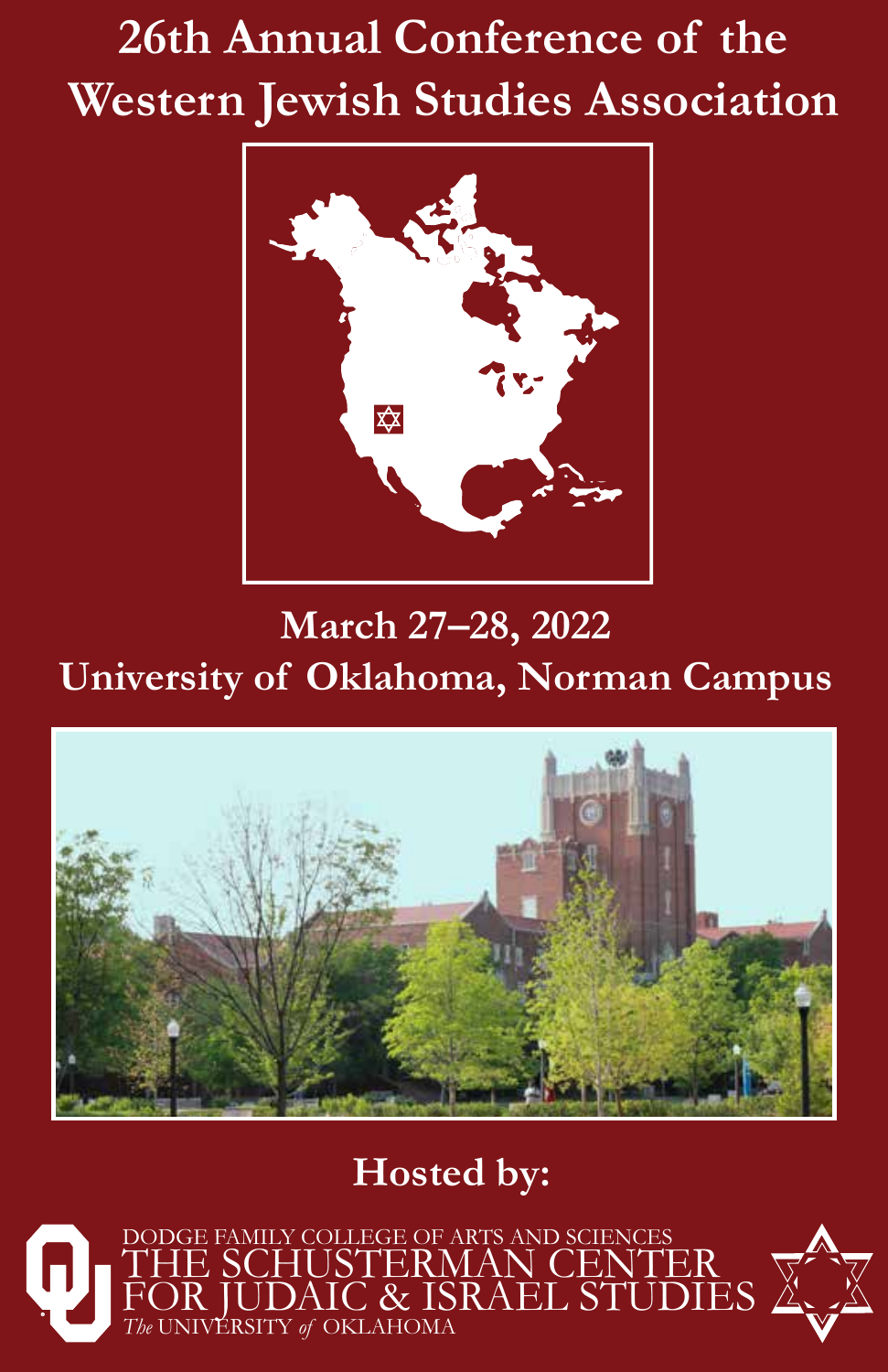**Thank You to our Sponsors:**



DEPARTMENT OF HISTORY *The* UNIVERSITY *of* OKLAHOMA

DODGE FAMILY COLLEGE OF ARTS AND SCIENCES DEPARTMENT OF RELIGIOUS STUDIES *The* UNIVERSITY *of* OKLAHOMA

DODGE FAMILY COLLEGE OF ARTS AND SCIENCES DEPARTMENT OF CLASSICS AND LETTERS *The* UNIVERSITY *of* OKLAHOMA

This program is funded in part by Oklahoma Humanities (OH) and the National Endowment for the Humanities (NEH). Any views, findings, conclusions, or recommendations expressed in the program do not necessarily represent those of OH or NEH.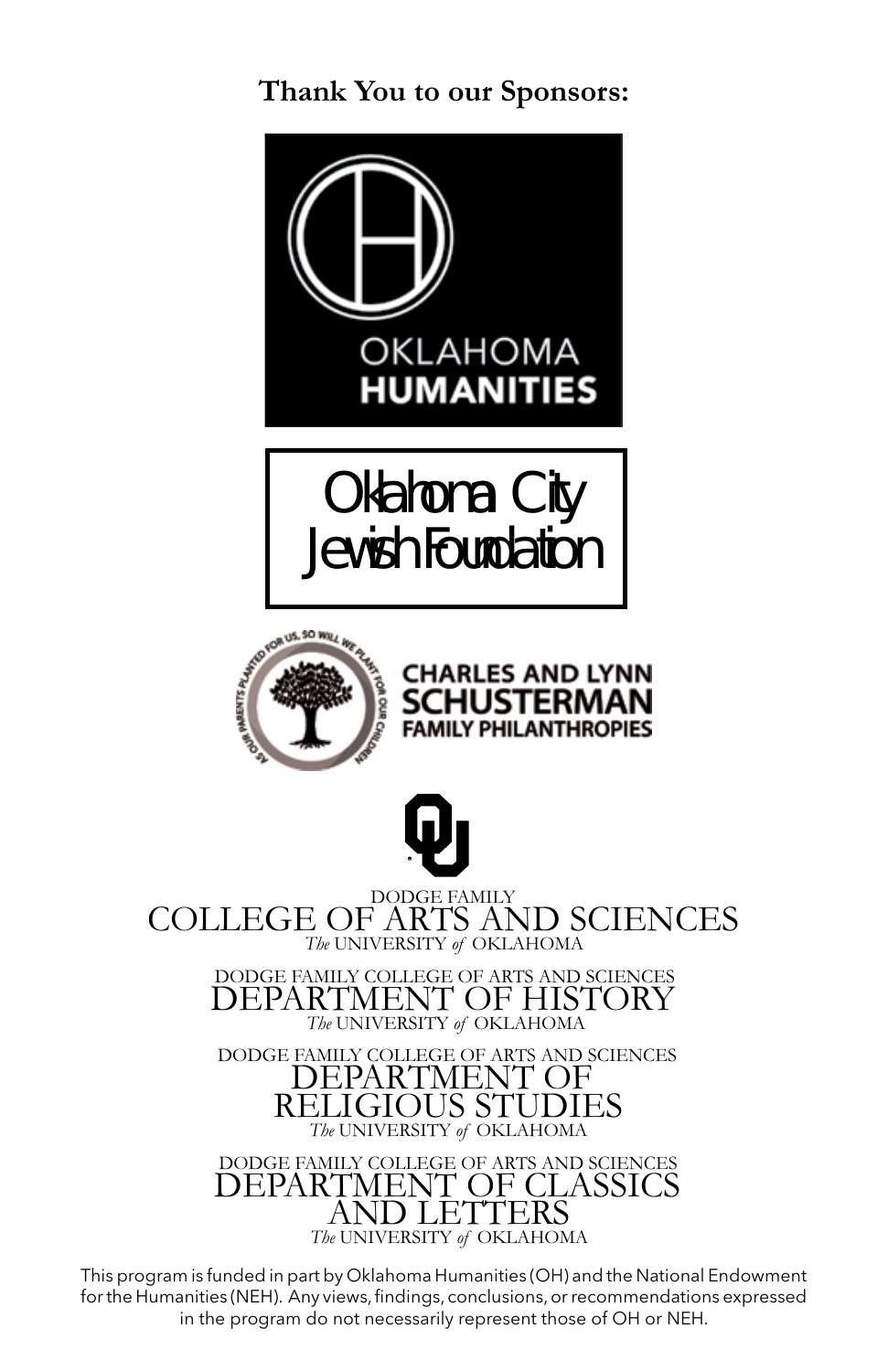### **Conference Schedule**

### **Sunday, March 27th**

8:00 AM | Registration Check-In, Thurman J. White Forum **Building** 

9:00-10:30 AM | Session One, Thurman J. White Forum Building

10:45 AM-12:15 PM | Session Two, Thurman J. White Forum **Building** 

12:30-2:00 PM | Lunch, Thurman J. White Forum Building

2:15-3:45 PM | Session Three, Thurman J. White Forum Building

4:00-5:30 PM | Session Four, Thurman J. White Forum Building

6:00-8:30 PM | Dinner and Keynote Lecture with Andrew Porwancher, Headington Hall

### **Monday, March 28**

9:00-10:30 AM | Session Five, Thurman J. White Forum Building

10:45 AM-12:15 PM | Session Six, Thurman J. White Forum Building

12:30-2:00 PM | Plenary Lunch with Jill Hicks-Keeton, Thurman J. White Forum Building

2:15-3:45 PM | Session Seven, Thurman J. White Forum **Building** 

4:00-5:30 PM | Session Eight, Thurman J. White Forum Building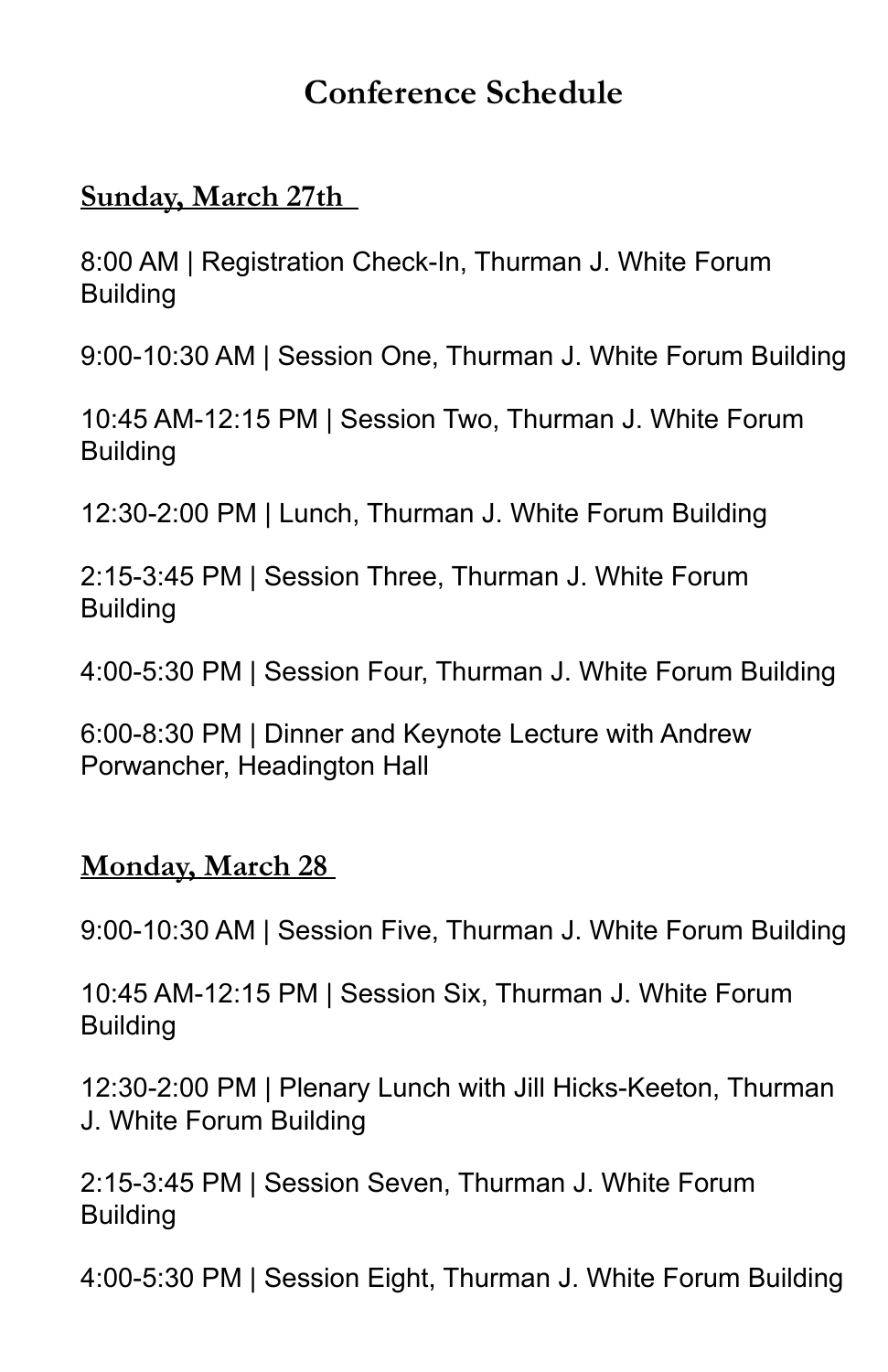#### AMERICAN INFLUENCES ON ISRAEL **Chair: Sam Lehman-Wilzig (Bar-Ilan University)**

**From Manhattan to Modiin: Suburbia in Israel** Jacob Jeffrey (University of Oklahoma)

**Homeland run: Israeli baseball and American transmigrants**  Amir Segal (Hebrew University)

#### 1.2 FORUM B-2

#### JEWISH DIVORCE AND THE COURTS: RELIGIOUS AND CIVIL RESPONSES **Chair: Haim Sperber (Western Galilee College)**

**If These Walls Could Talk: Stories from Canadian Batei Din** Deidre Butler (Carleton University) Betina Appel Kuzmarov (Carleton University)

**Criminal Prosecution for Exercising "Coercive Control": Assessing A New Tactic in Agunah Advocacy** Lisa Fishbayn Joffe (Brandeis University)

**Trying to Repair a Patriarchal Legal Regime: Reinterpretation, Performance, and Code Switching**  Susan Weiss (Center for Women's Justice)

#### 1.3 FORUM B-3

#### THE RENAISSANCE OF JEWISH LIFE IN GERMANY TODAY – CULTURE, POLITICS AND IDENTITIES

**Chair: Armin Langer (Brandeis University)**

**Sex and Berlin: Female Jewish Israeli Immigrants Between Heteronormativity and Singlehood**  Hadas Cohen (University of Oklahoma)

**Gender, migration, wishes and expectations: Aspects of Gendering Jewish Israeli Migration to Germany** Dani Kranz (Ben Gurion University)

**Jewish Musical Heritage in Germany after 1945: Between Individual Need and Socio-Political Necessity**

Sarah Ross (Hanover University of Music, Drama and Media)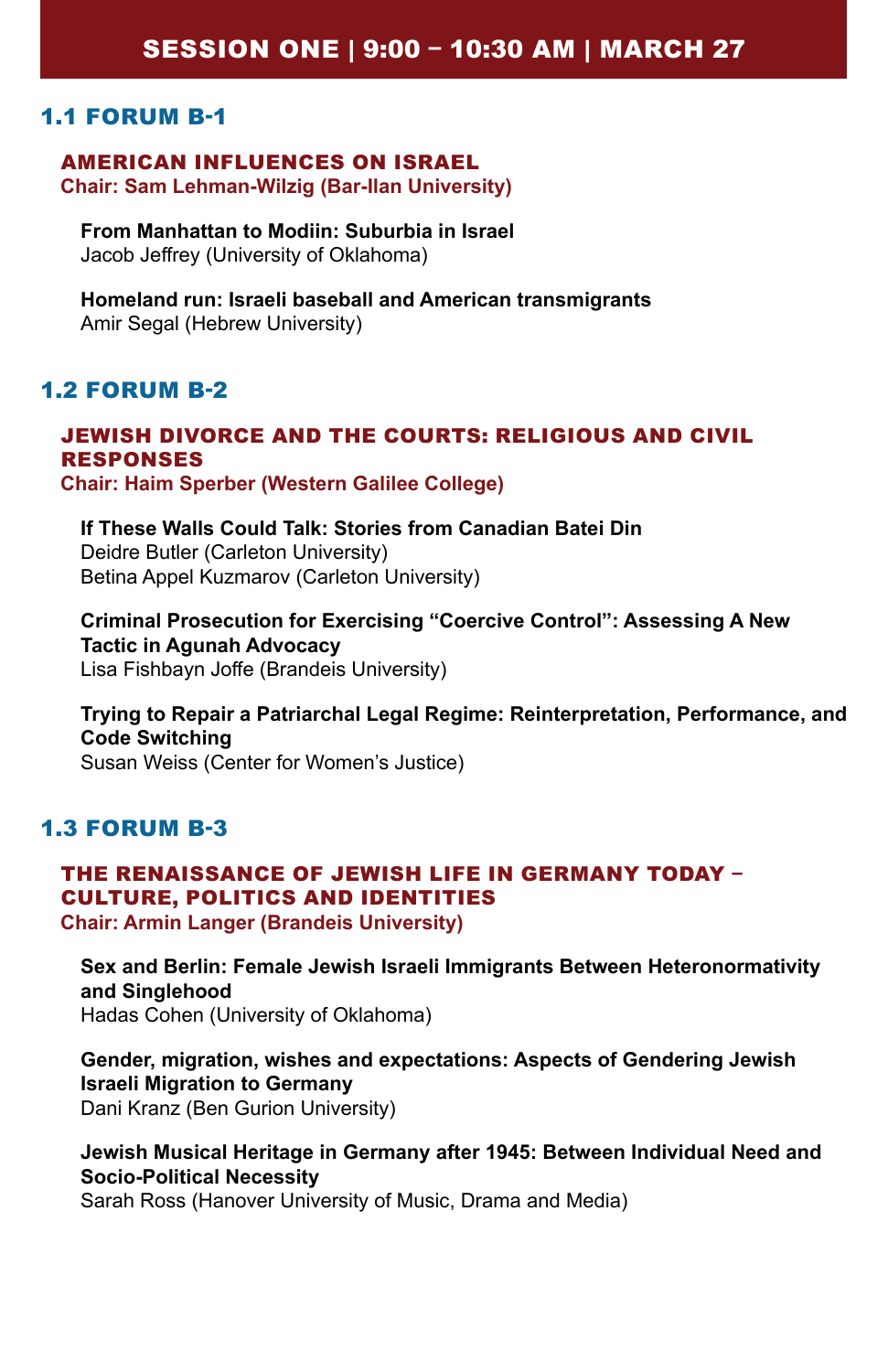#### SESSION TWO | 10:45 AM-12:15 PM | MARCH 27

#### 2.1 FORUM B-1

#### FROM MAIMONIDES TO ADORNO **Chair: Kenneth Seeskin (Northwestern University)**

**Maimonides' Mentors** Aaron Adler (Harvard University)

**Virtue Ethics in the Thought of Nahmanides**  Jonathan Jacobs (Bar-Ilan University)

**Out of Orbit: Adorno, Maimonides, and the Critique of Astrology** Benjamin Fisher (University of California-Davis)

#### 2.2 FORUM B-2

#### COMPARATIVE APPROACHES TO THE HOLOCAUST **Chair: Stephen Norwood (University of Oklahoma)**

**Men and Women in the Concentration Camp: A Comparative Analysis of the Concentration Camps Dachau and Ravensbrück**  Michael Powell (University of Oklahoma)

**Rothberg's Concept of Multidirectional Memory and Its Limits: The Second Historian's Debate in Germany**  Elke Heckner (University of Iowa)

**Sexualized Violence and Sadism:A Reflection on the Holocaust and the Former Yugoslavia** Timothy Pytell (California State University-San Bernardino)

#### 2.3 FORUM B-3

#### PALESTINE AND ISRAEL IN REGIONAL AND WORLD POLITICS **Chair: Hadas Cohen (University of Oklahoma)**

**Gertrude Bell and the Question of Palestine: Schemes and Realities**  Liora Lukitz (Independent Scholar)

**Israel and Pakistan, the Only Islamic Nation that has Nuclear Weapons** Joseph Hodes (Texas Tech University)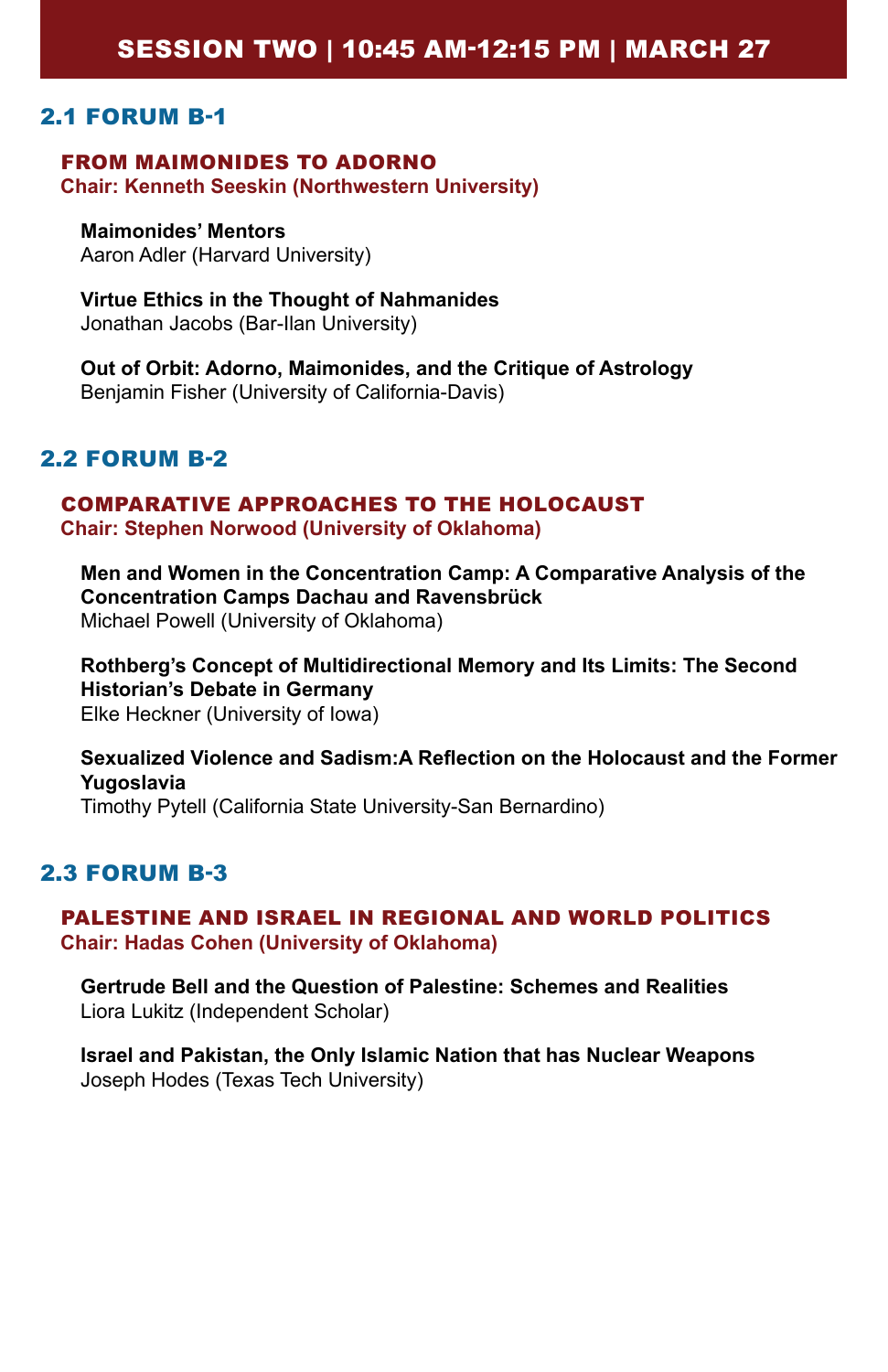#### FORUM CONFERENCE ROOM B

#### WELCOME FROM THE SCHUSTERMAN CENTER FOR JUDAIC AND ISRAEL STUDIES

#### **Remarks from Director Alan Levenson**



**Alan Levenson** holds the Schusterman/Josey Chair in Judaic History and has served as Director of the Center since 2015. He has written extensively on the Jewish experience for both scholarly and popular audiences. He has won a number of prestigious fellowships, including an ACLS, and has lectured in the United States, Israel and Germany.

#### HONORING WJSA FOUNDING MEMBER

#### **Tribute in Honor of Jody Myers Upon Her Retirement**



**Jody Myers** served as a Professor of Religious Studies and director of the Jewish Studies Interdisciplinary Program at California State University until her retirement last year. She specializes in modern Jewish religious thought and expression and has authored *Seeking Zion: Modernity and Messianic Activism in the Writings of Tsevi Hirsch Kalischer* (Littman Library, 2004), and *Kabbalah and the Spiritual Quest: The Kabbalah Center in America* (Praeger, 2007) and the co-editor of *Feasting and Fasting: The History and Ethics of Jewish Food* (NYU Press, 2020). She is a founding member of the Western Jewish Studies Association and has served on its Executive Board since it was founded in 1995.

#### AWARD PRESENTATION

#### **2022 Baron Award for Best Graduate Paper**



The Baron Award honors the best graduate student paper presented at the conference. The award is named in honor of the founder and president of the WJSA, **Lawrence Baron**. Baron held the Nasatir Chair of Modern Jewish History at San Diego State University from 1988 until 2012 and directed its Jewish Studies Program until 2006. He received his Ph.D. in modern European cultural and intellectual history from the University of Wisconsin where he studied with George L. Mosse. He taught at St. Lawrence University from 1975 until 1988.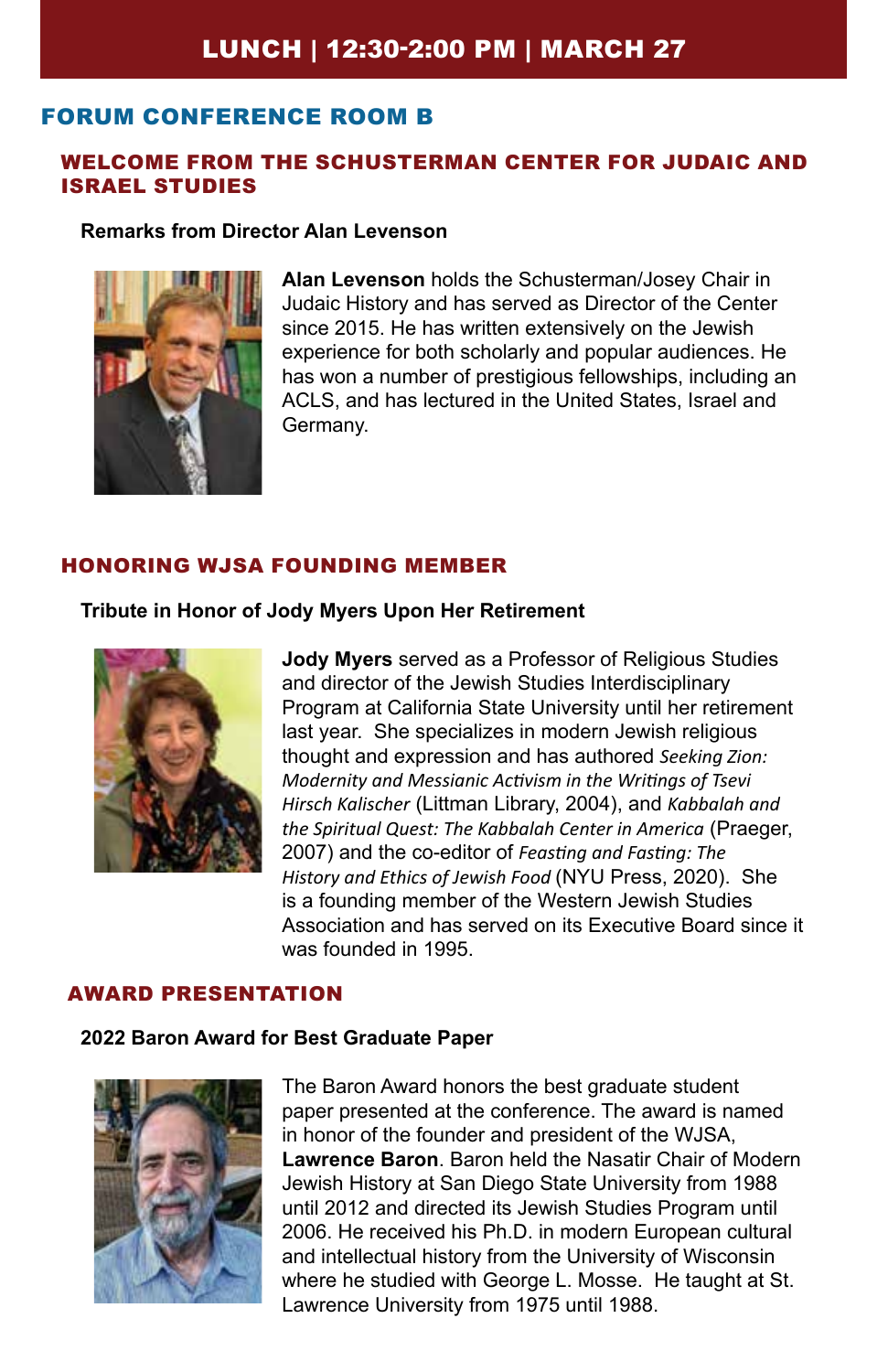#### IRISH-JEWISH RELATIONS **Chair: Aidan Beatty (University of Pittsburgh)**

**Irish-Jewish Movie Couples: The Evolution of an American Trope** Laurie Baron (San Diego State University)

**'Old Enemy in New Garb': Theological Representations of Jews in Mid-20th Century Ireland** Sean Gannon (Limerick City and County Library)

**'The most antisemitic country in the world'? Jewish/non-Jewish Relations in the Irish Context** Natalie Wynn (Trinity College Dublin)

#### 3.2 FORUM B-2

#### MISHNA AND MIDRASH THEN AND NOW **Chair: Seth Ward (University of Wyoming)**

**And By Our Way We Have Concluded - The Stories in Mishna Sukkah II** Tzachi Cohen (Ono Academic College)

**The Art of Midrash and the Midrash of Art: Kadishman in Oklahoma** Shmuel Shepkaru (University of Oklahoma)

#### 3.3 FORUM B-3

#### MODERN JEWISH IDENTITIES **Chair: Ronnie Grinberg (University of Oklahoma)**

**Redrawing the Line: Religion and the Public Sphere in the Modern State (Yeshayahu Leibowitz)**  Lilach Ben Zvi (Azrieli Institute of Israel Studies, Concordia University)

**Jewish Identity and Expression: Exploring Various Interpretations of "Jewishness"** Rachel Lopo (University of Oklahoma)

**B'tzelem: Towards A Transgender Talmud** Laurence Myers Reese (University of Nevada-Las Vegas)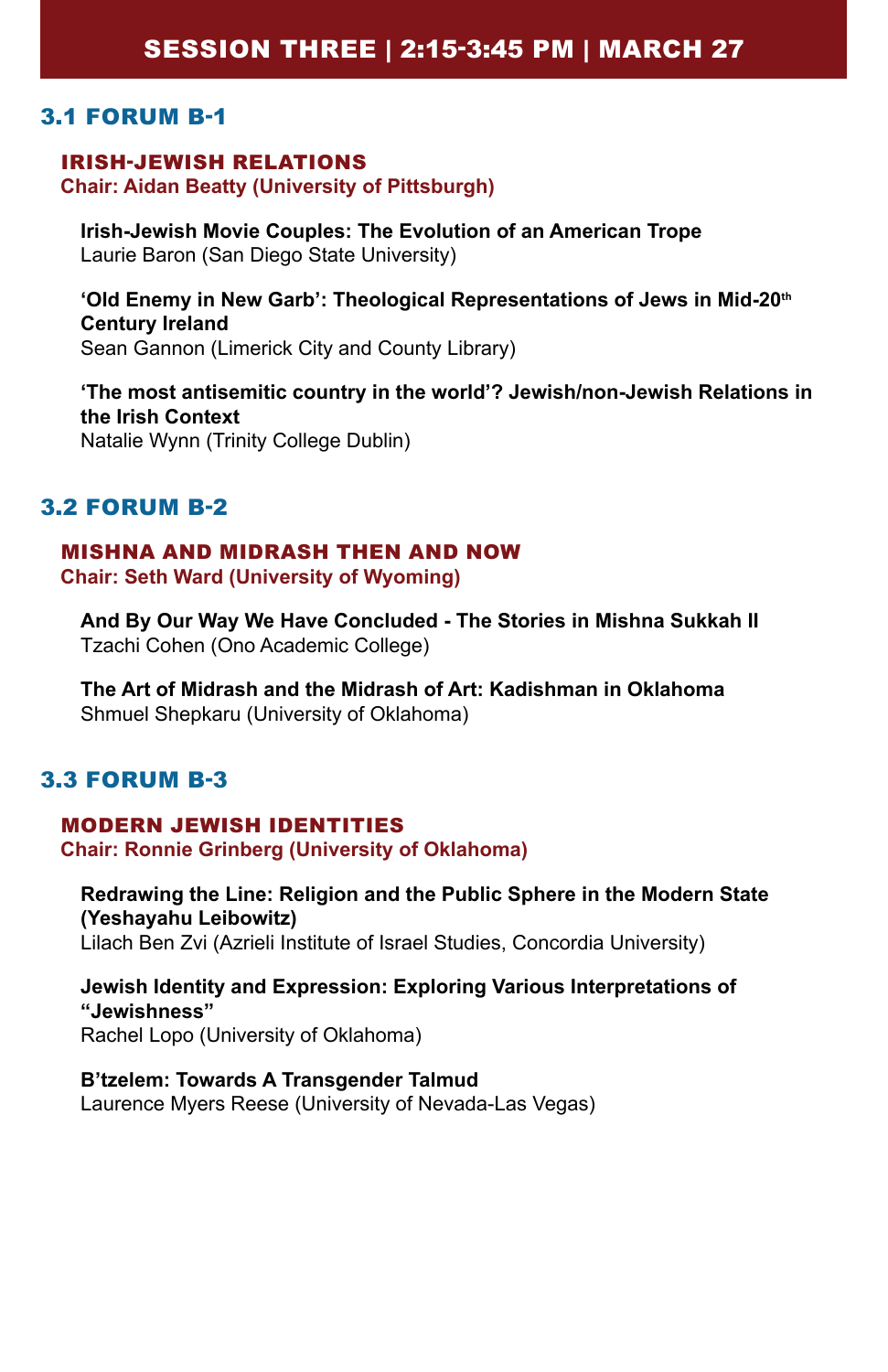### SESSION FOUR | 4:00-5:30 PM | MARCH 27

#### 4.1 FORUM B-1

#### JEWISH REFUGEES, VICTIMS, AND SURVIVORS OF THE HOLOCAUST

**Chair: David Weinberg (Wayne State University)**

**Voices from the Abyss: Jewish Refugees and the French Internment Camp System** Meredith Scott (United States Air Force Academy)

**Beyond Europe: North African Jewish Communities and the Holocaust** William Kaiser (West Chester University of Pennsylvania)

**Following the Clues – Child Survivors of Transnistria in Wartime Photographs** Ionela Dascultu (US Holocaust Memorial Museum)

#### 4.2 FORUM B-2

### WERE THE EARLY JEWISH SETTLERS IN THE MIDWEST AND WEST COLONIZERS OR PIONEERS?"

**Chair: Ava Kahn (Independent Scholar)** 

**Oh (no!) Pioneers: Rethinking Western Jewish Settlement**  Ellen Eisenberg (Willamette University)

**Sod Houses on Sacred Ground: The Jewish and Black Exodus to Kansas** Jeannette Gabriel (University of Nebraska-Omaha)

**Midwestern Jewish Traders: Opportunists and Reluctant Settlers** Mara W. Cohen Ioannides (Missouri State University)

#### 4.3 FORUM B-3

#### DIRECTION AND INTENTION: JEWS WHO DANCE, JEWS THAT MOVE **Chair: Philip Szporer (Concordia University)**

**Embodying Jewish Spaces: Collective Movement at KlezKanada and Yiddish New York**  Avia Moore (York University)

**Dancing Between Hope and Despair: Unsettling Canada through Jewish and Intercultural Performance**  Elan Marchinko (York University)

**From Victimized to Victorious: Yehudit Arnon's Zionist Dances in Post-War Hungary**  Gdalit Neuman (York University)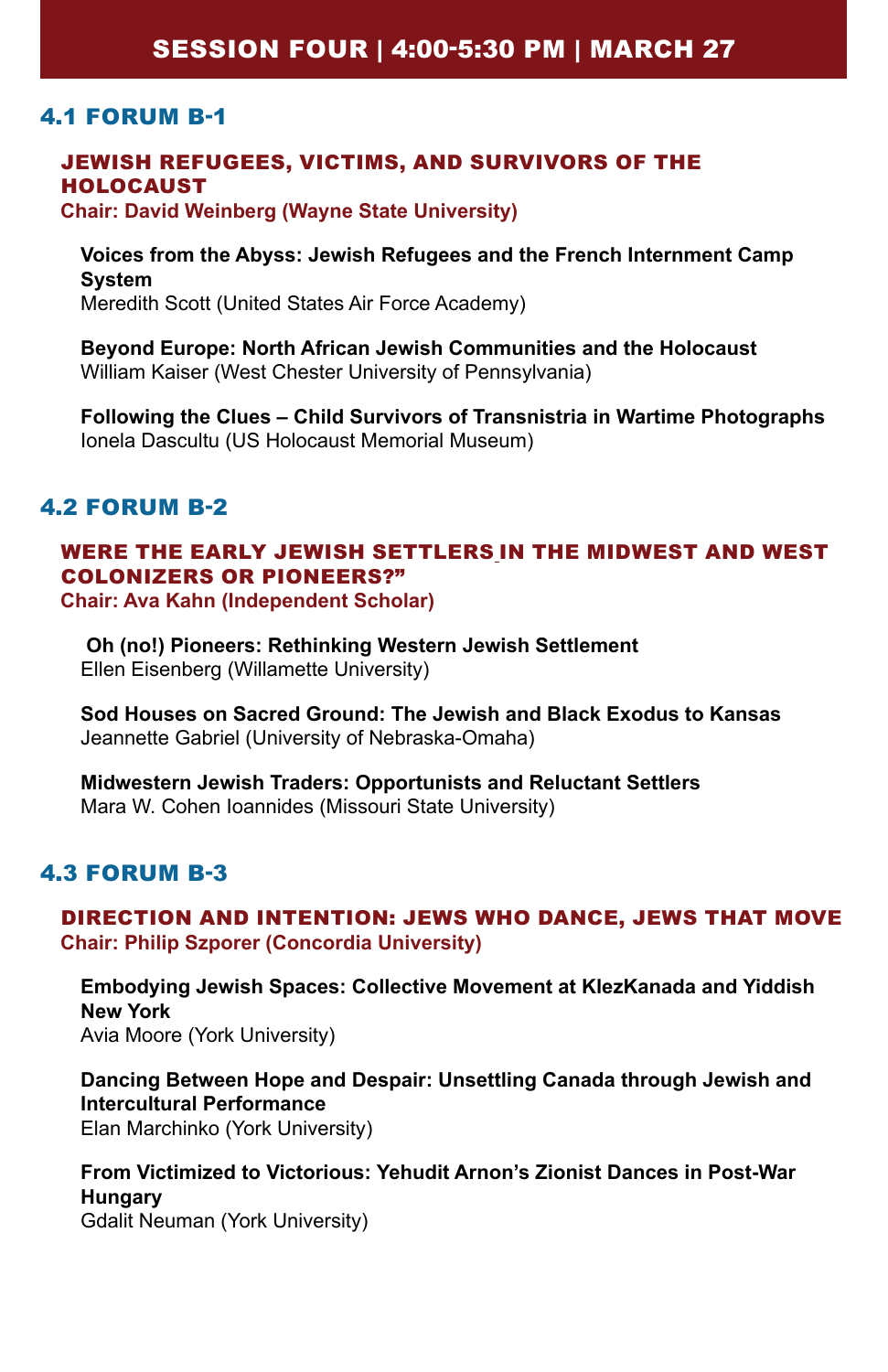### DINNER & KEYNOTE LECTURE | 6:00-8:30 PM | MARCH 27

#### HEADINGTON HALL SIXTH FLOOR

#### WELCOME FROM THE DODGE FAMILY COLLEGE OF ARTS AND **SCIENCES**

**Remarks from Dean David Wrobel**



**David Wrobel** serves as the dean of the Schusterman Center's home college, the Dodge Family College of Arts and Sciences and holds the Merrick Chair of Western American History. In 2015, he received the OU Dodge Family College of Arts and Sciences Holden Award for Teaching Excellence. Wrobel has received numerous research fellowships, including from the Huntington Library, the Newberry Library and the American Philosophical Society. He was the inaugural recipient of the David L. Boren Professorship, one of the most prestigious honors at OU, created to recognize scholars "whose excellence in teaching and research makes a positive difference in public affairs and civic life."

#### KEYNOTE LECTURE

**The Jewish World of Alexander Hamilton** Andrew Porwancher (University of Oklahoma)

This lecture debunks myths about this founder's origins to arrive at a startling conclusion: Hamilton was, in all likelihood, raised Jewish in the Caribbean. While he did not identify as a Jew in his American adulthood, Hamilton formed important ties to the Jewish community in the United States. As the egalitarian promise of the revolution collided with the enduring reality of antisemitism, Hamilton envisioned a republic where Jew and Gentile would stand upon an equality.



**Andrew Porwancher** is the Wick Cary Associate Professor in the Department of Classics & Letters at the University of Oklahoma and an associated faculty member of the Schusterman Center for Judaic & Israel Studies. This year he is serving as the Ernest May Fellow at Harvard University's Belfer Center. He previously held fellowships at Princeton and Oxford.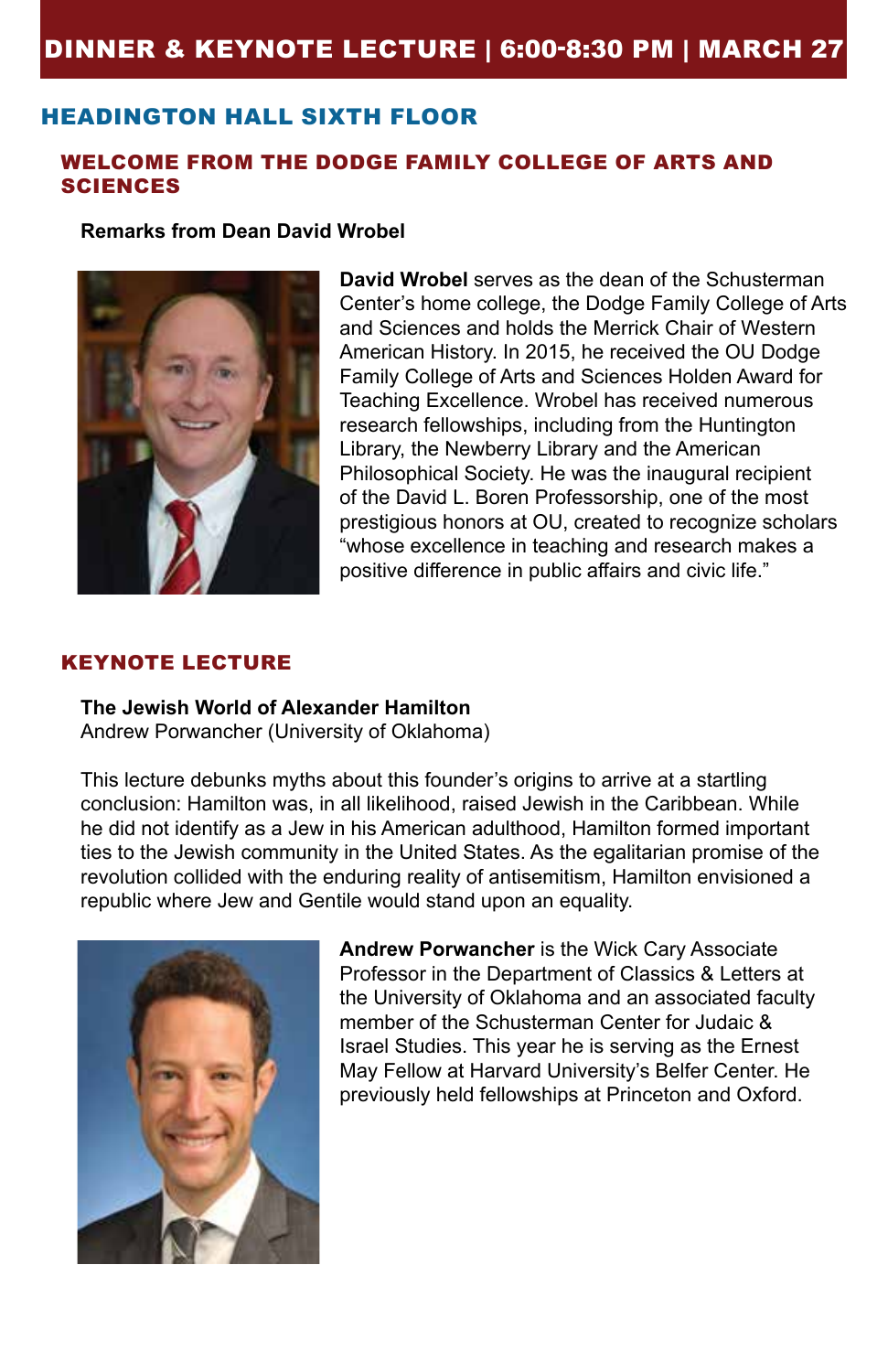#### THE REBIRTH OF HEBREW

**Chair: Ori Kritz (University of Oklahoma)**

**Eliezer Ben Yehuda, the Father of the Hebrew Mother tongue**  Shoshana Elharar (York University)

**The Representation of Jewish Languages on Screen: The Man Who Loved in Hebrew** Yvonne Kozlovsky Golan (University of Haifa)

**From Haskalah to Zionism in Two Decades: Sarah Feiga Foner, the First Hebrew Woman Writer** Michal Fram Cohen (Open University of Israel)

#### 5.2 FORUM B-2

#### PARALLELS AND DUPLICATIONS IN TALMUDIC REDACTION AND **TRANSMISSION**

**Chair: Hallel Baitner (The Hebrew University of Jerusalem)** 

**Replication in Talmudic Texts: The Oath of Testimony and the Oath of Deposit**  Shlomo Zemach (The Hebrew University of Jerusalem)

### **Duplication and Creation in Amoraic Literary Work**

Ella Tovia (The Hebrew University of Jerusalem)

**Pointless Text – A Chapter in the Textual Tradition of Talmud Yerushalmi** Elyashiv Cherlow (The Hebrew University of Jerusalem)

#### 5.3 FORUM B-3

### LATINX AND JEWISH: IDENTITY, MIGRATION AND CITIZENSHIP IN THE SEPHARDIC DIASPORA

**Chair: Nora Glickman (Queens College, C.U.N.Y.)**

#### **Hispanic Jewish Consumer Identity from Religious Oppression to Degrees of Commitment**

Ruth Chavez (Metropolitan State University of Denver) Seth Ward (University of Wyoming)

#### **Sephardic Strategies to Survive from the Expulsion to Securing Spanish Citizenship**

Roger Martinez-Davila (University of Colorado-Colorado Springs)

#### **The Conversos' Return Home: Modern Trends in Latin America, Spain, and Israel**

Rebecca Wartell (University of Colorado-Boulder)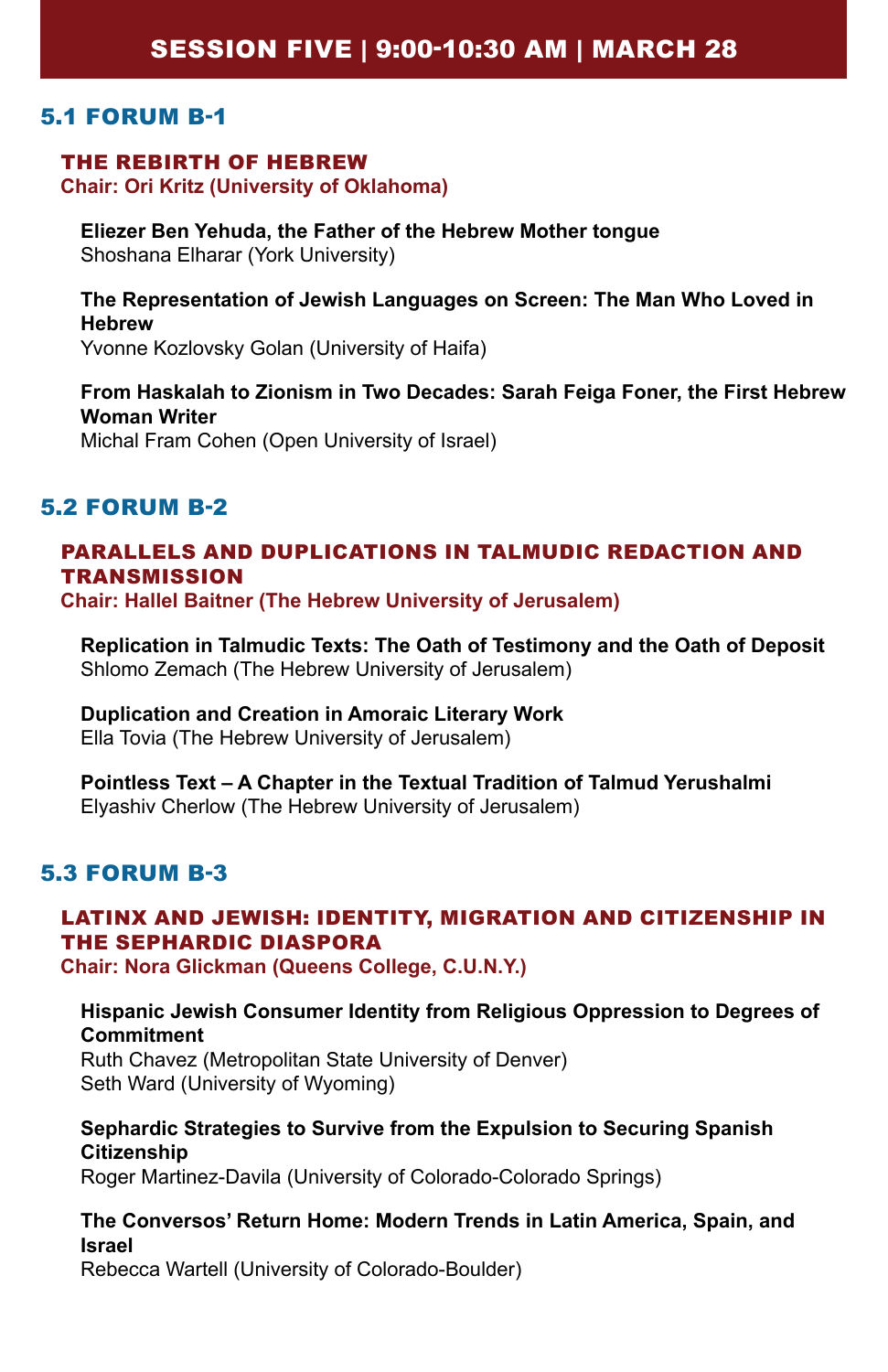#### UKRAINIAN JEWISH HISTORY UNDER THE SOVIETS AND THE GERMANS

**Chair: Victoria Khiterer (Millersville University)**

**Jewish Party Politics in a Time of Catastrophe: Podolia, Ukraine, 1918-1920** Michael Nutkiewicz (Independent Scholar)

**Fight for survival: Jewish women artisans in the early Soviet Ukraine**  Tatiana Perga (National Academy of Science of Ukraine)

**Survivors of the Purges: Yiddish Literati of Soviet Belarus and Soviet Ukraine and Their Wartime Narratives**

Jeff Koerber (Chapman University)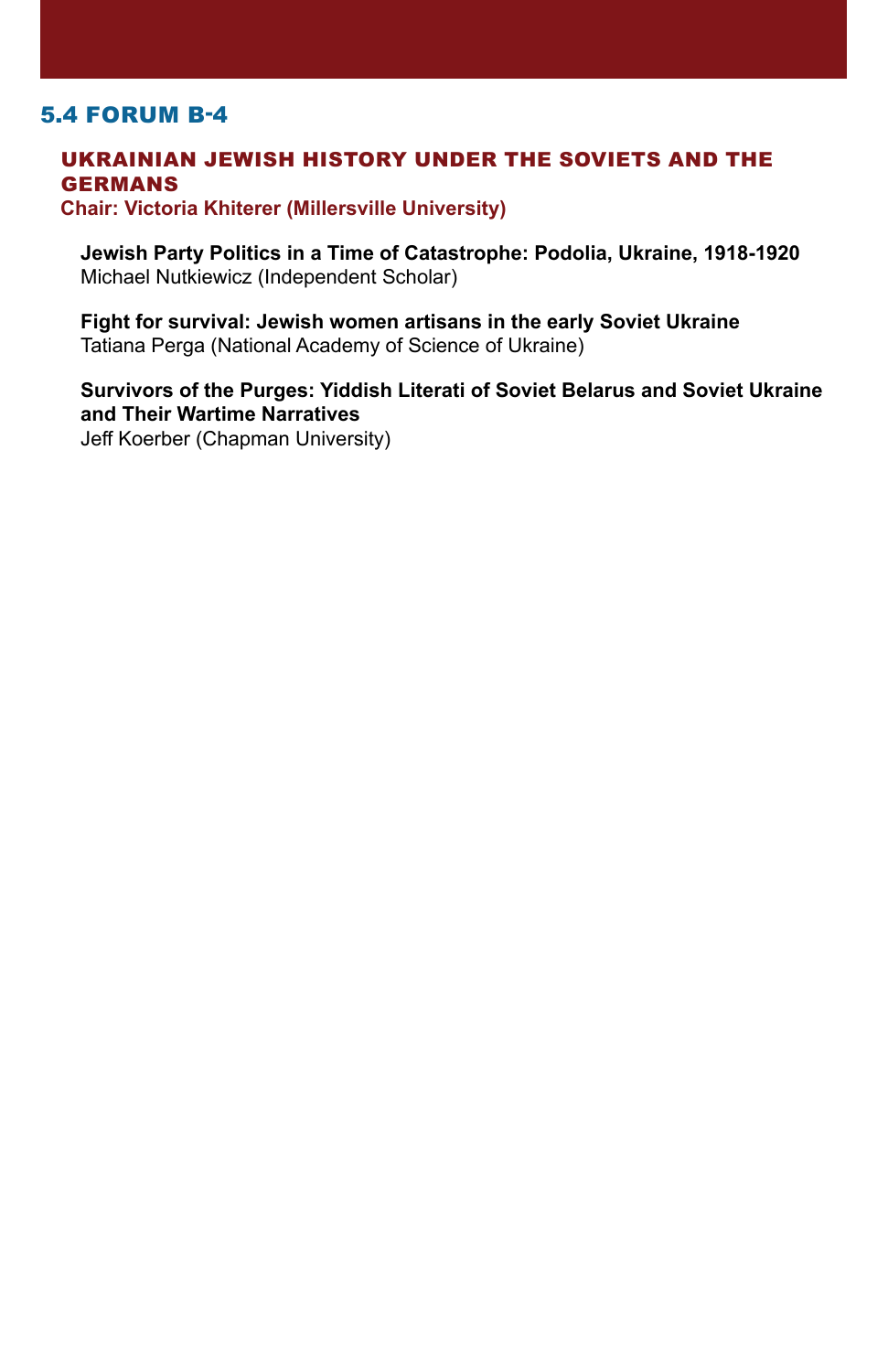#### COMPARATIVE JEWISH LAW

**Chair: Shmuel Shepkaru (University of Oklahoma)**

**The Complexities of Freedom in Ancient Greek and Jewish Manumission Practices**  Javal Colman (University of Texas-Austin)

**The Laws of Justice in Judgment: Medieval Adjudication between Judaism and Islam**  Neri Ariel (Ben Gurion University of the Negev)

**What Would Lauterpracht Do? The Oklahoma Save Our State Amendment**  Itai Apter (American University)

#### 6.2 FORUM B-2

#### ZIONIST LEADERS AND WRITERS

**Chair: Yvonne Kozlovsky Golan (University of Haifa)**

**Deconstructing and Reconstructing the Myth of Ze'ev Jabotinsky as Israel's Founding Father** Ofira Gruweis Kovalsky (Zefat Academic College)

**Palmach and the War of Independence According to Netiva Ben-Yehuda** Ori Kritz (University of Oklahoma)

**Golda Meir-The Israeli Iron Lady**  Orit Miller Katav (Ariel University)

#### 6.3 FORUM B-3

#### THE USES AND ABUSES OF DIGITAL JEWISH HISTORY **Chair: Lucas Wilson (Florida Atlantic University)**

#### **Victorian Jews in the Digital Age**

Lindsay Katzir (Langston University) Brandon Katzir (Oklahoma State University)

**How A Handful of Wikipedia Editors Distort Holocaust History**  Shira Klein (Chapman University)

**eva.stories – A case study of Holocaust Commemoration on Instagram**  Liat Steir-Livny (Sapir Academic College)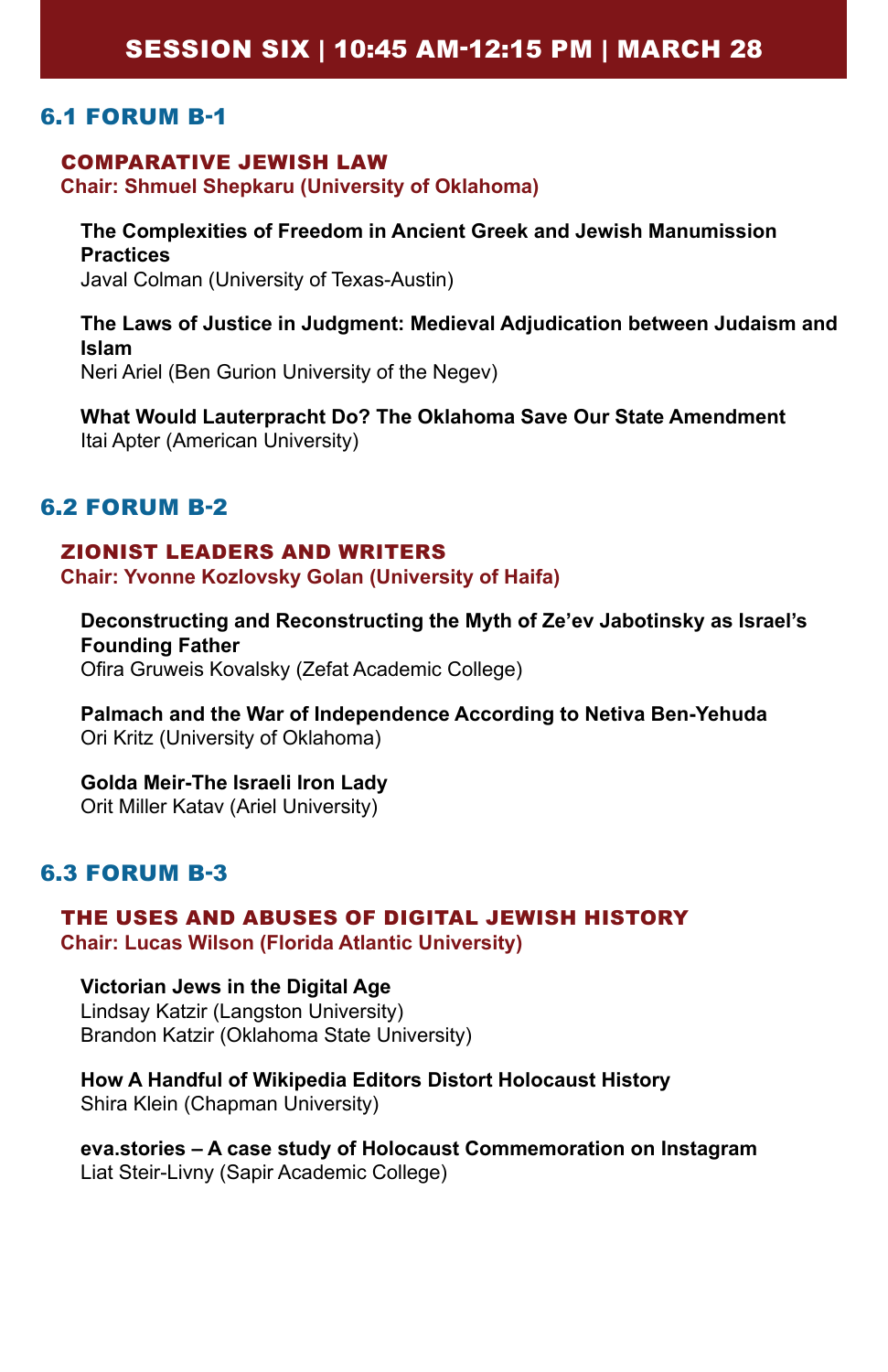### PLENARY LUCH SESSION | 12:30-2:00 PM | MARCH 28

#### FORUM CONFERENCE ROOM B

#### WELCOME FROM THE OFFICE OF THE SENIOR VICE PRESIDENT AND PROVOST

#### **Remarks from Senior Vice President and Provost André-Denis Wright**



**André-Denis Wright** is a microbiologist and has served as the Senior Vice President and Provost of the University of Oklahoma since 2021. He has published 114 peer-reviewed papers, contributed 18 book chapters, presented 100 conference papers, and delivered 34 plenary lectures in 10 countries. Dr. Wright has served on review panels for the USDA, NSF, and NASA. He has also served as an external scientific reviewer for the governments of Canada, Russia, Kazakhstan, Scotland, and Switzerland, and in 2008, he had a ciliated protozoan named after him, Apokeronopsis wrighti, in recognition of his contributions to microbiology.

#### PLENARY LECTURE

**The Museum of the Bible and the Politics of Interpretation**  Jill Hicks-Keeton (University of Oklahoma)

The Museum of the Bible was founded in 2017 in Washington D.C. Although it claims it is nonsectarian, apolitical, and does not proselytize, members of its board of directors are required to a sign a "faith statement" regarding the truth of the Bible. This lecture will discuss the politics of its interpretation of scripture.



**Jill Hicks-Keeton** is Associate Professor of Religious Studies at the University of Oklahoma and an associated faculty member of the Schusterman Center for Judaic & Israel Studies. Her first book, Arguing with Aseneth: Gentile Access to Israel's Living God in Jewish Antiquity, was awarded the 2020 Lautenschlaeger Award for Theological Promise. Hicks-Keeton was a 2018 recipient of the Society of Biblical Literature Regional Scholar Award.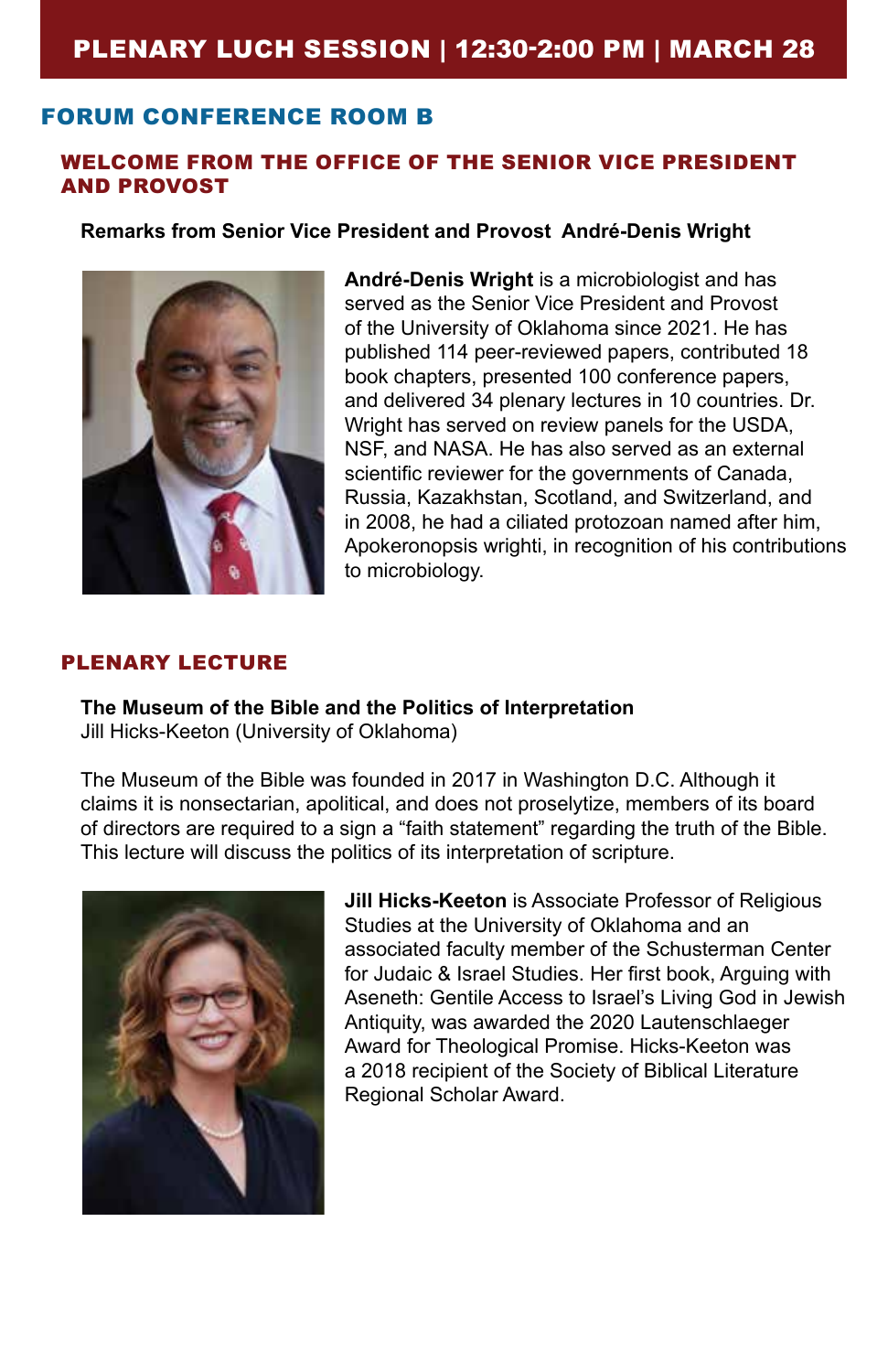#### EARLY MODERN EUROPEAN JEWS AND JUDAISM **Chair: Amy Shevitz (Loyola University Chicago)**

**Jews, the Holy Language and the Sixteenth-Century Polyglot Bibles** Luis Cortest (University of Oklahoma)

**The History of Sephardi Friendship in Early Modern Amsterdam (1650-1720)** Shai Zamir (University of Michigan)

**Secularization vs. Religious Pluralism – The Jewish Naturalization Act of 1753** Julia Pohlmann (University of Aberdeen)

#### 7.2 FORUM B-2

#### WESTERN JEWISH HISTORY **Chair: Ellen Eisenberg (Willamette University)**

**Hebrew in Harlingen: The Hidden History of Jews in the Rio Grande Valley** Gabrielle Lyle (Texas A & M University)

**Jews on the Prairie: Agricultural Movements and the American Dream**  Naomi Sandweiss (Arizona State University)

**The "common clay of the new West": Frontier Cosmopolitics in Mel Brooks'**  *Blazing Saddles* David J. Peterson (University of Nebraska at Omaha) Joan Latchaw (University of Nebraska at Omaha)

#### 7.3 FORUM B-3

#### NEW DIRECTIONS IN SEPHARDIC STUDIES **Chair: Misha Klein (University of Oklahoma)**

**Limpieza de Sangre in the Americas** Tanja Zakrzewski (University of Potsdam)

**The Sephardic Mystique 2.0: Root-seeking, Identity, and Spanish Citizenship** Kaylee Maxey (University of Oklahoma)

**Iberian Sephardic History and Jewish Studies in the 21st Century** Carsten Schapkow (University of Oklahoma)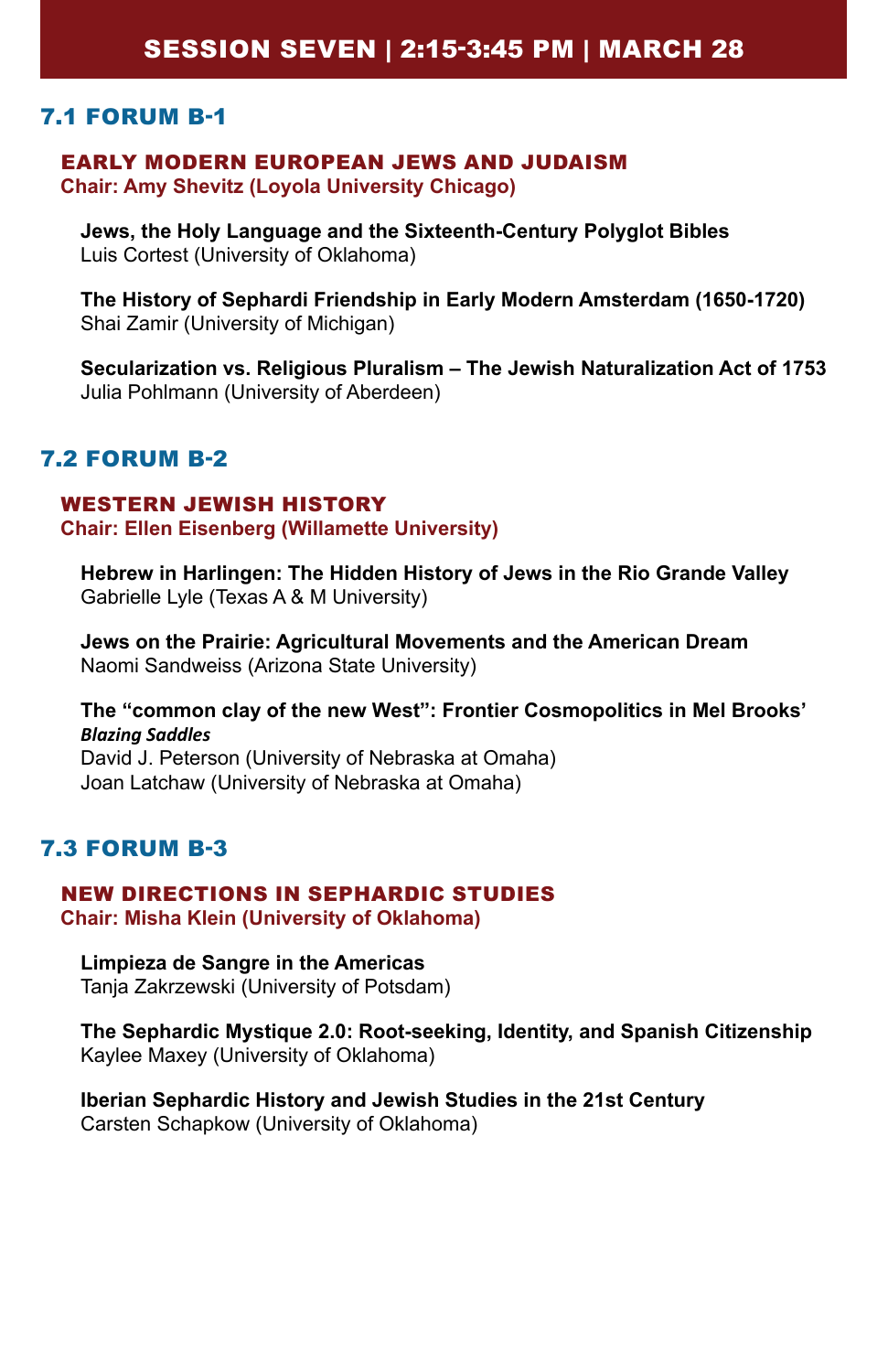#### THE HOLOCAUST IN FILM **Chair: Laurie Baron (San Diego State University)**

**1940:** *Jud Sü***β and the Toil of the Anonymous Dead** Joel Rosenberg (Tufts University)

#### **Norway's Holocaust Movie:** *Betrayed* **and the Enigma of Knut Rød** Paul R. Bartrop (Florida Gulf Coast University)

*Commandment 613***: A Different Kind of Holocaust Film and Holocaust Memorial**  Miriam Lewin (Filmmaker)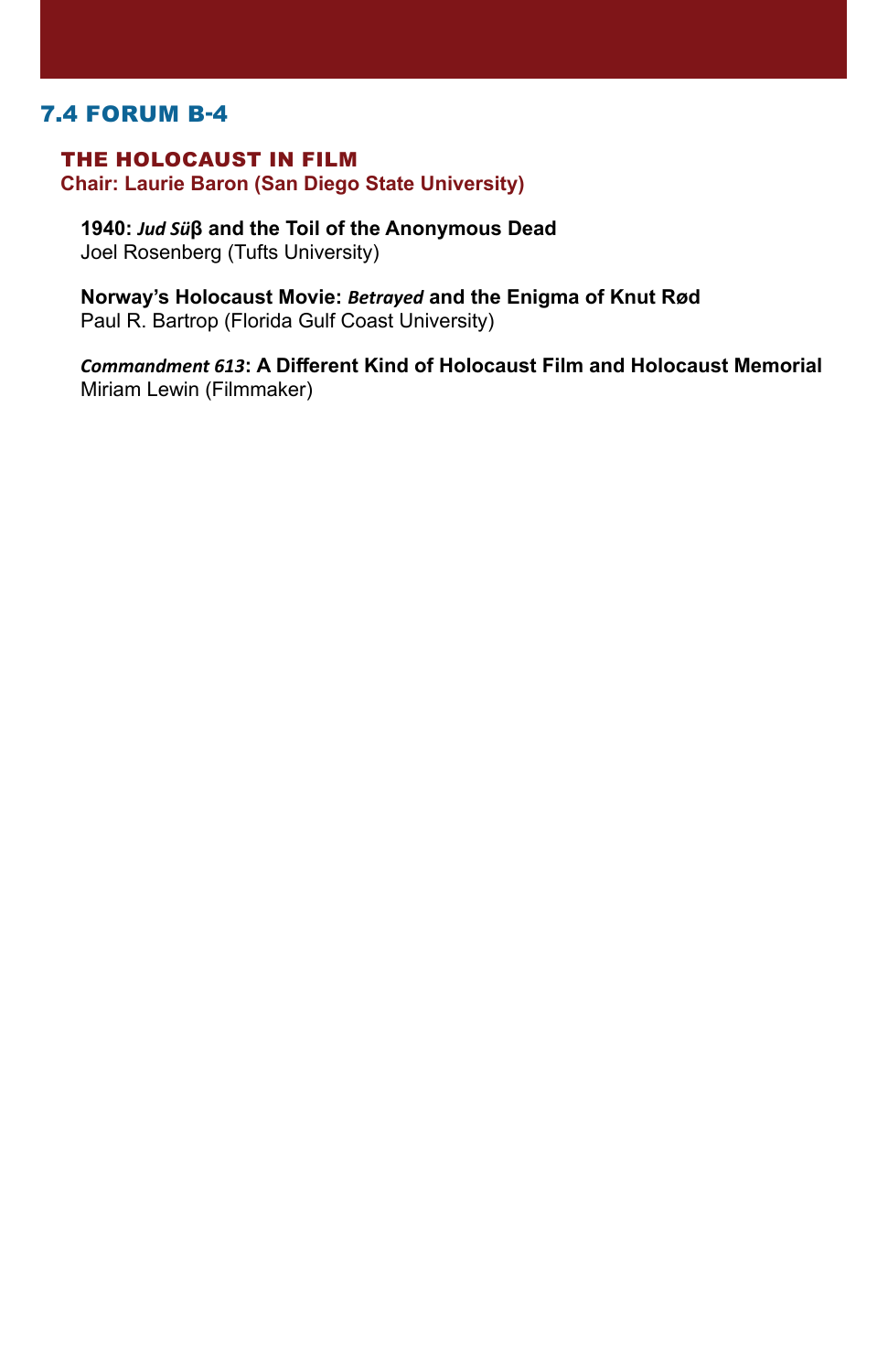#### HOLOCAUST MEMORY IN GERMANY, POLAND, AND UKRAINE **Chair: Janet Ward (University of Oklahoma)**

**"But this righteous anger of ours, this terrible bitterness, does not prevent us from appreciating every expression of righteousness, every active manifestation of compassion": Early Postwar Jewish Press on Poles' Attitudes During the Holocaust**  Alicja Podbielska (Yale University)

**The 80th Anniversary of the Babi Yar Massacre and the Creation of the Babi Yar Holocaust Memorial Museum in Kiev, Ukraine** Victoria Khiterer (Millersville University)

#### 8.2 FORUM B-2

### JEWISH INSTITUTIONS: HOSPITALS AND ORPHANAGES

**Chair: Hanita Kosher (Haruv USA, University of Oklahoma - Tulsa)**

**Medical Science and the Angel of Death in the Thought of Yeḳutiel Yehudah Halberstam of Tsanz-Klauzenberg** Cody Bahir (Kehillah Jewish High School)

#### **From Orphans to Children: The Transformation of an American Jewish Orphanage**

Sean Martin (Western Reserve Historical Society)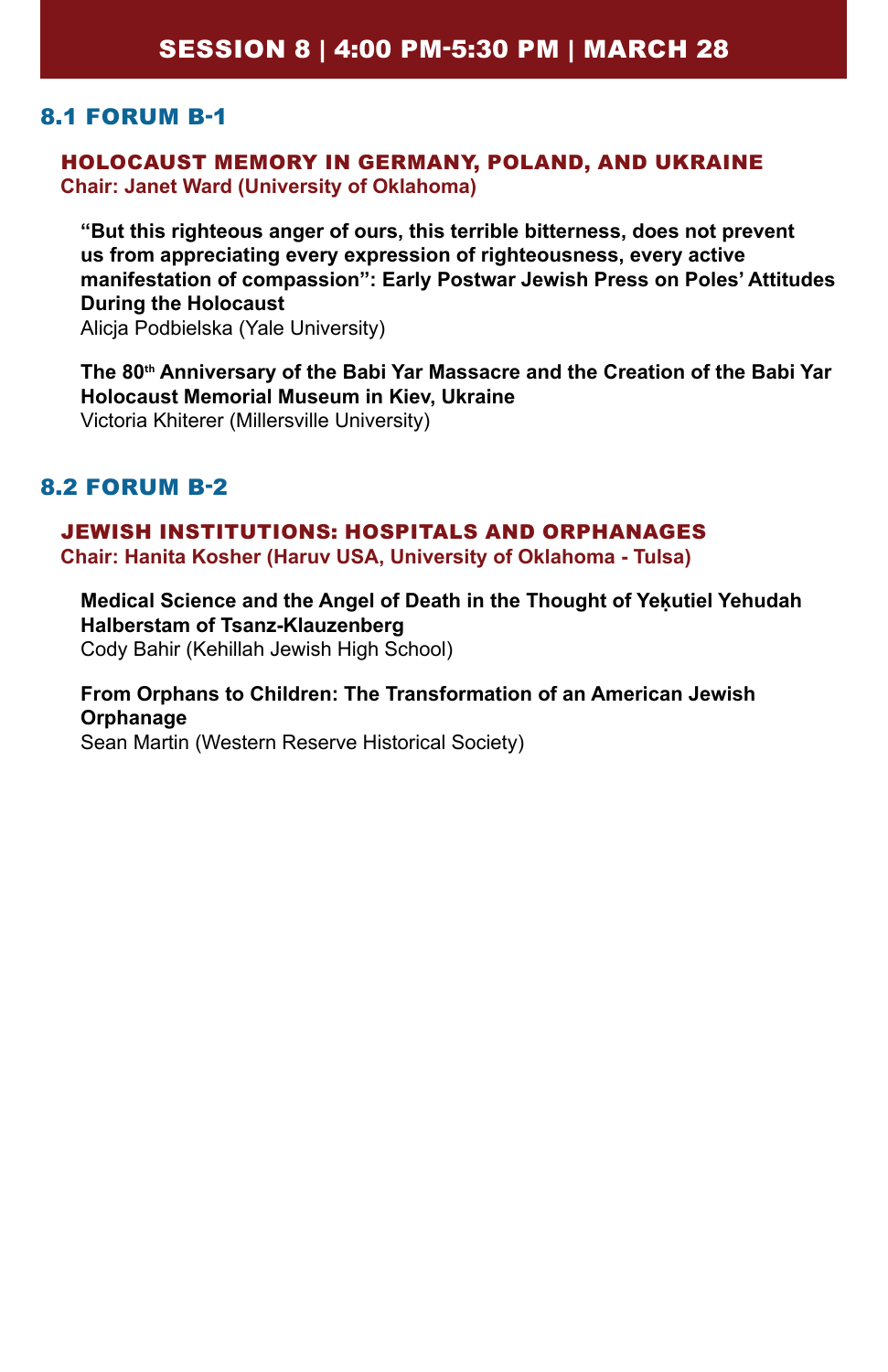**The Schusterman Center for Judaic and Israel Studies Would Like to Offer Very Special Thanks To:**

**Laurie Baron (Western Jewish Studies Association) Christa Seedorf (OU Department of History) Tryce Hyman (OU Schusterman Center) Lisa Tucker (The University of Oklahoma Foundation) Debora Foster (The University of Oklahoma Foundation) University of Oklahoma Press University of Oklahoma Alumni Association Estela Hernandez (Office of U.S. Senator James Lankford) André-Denis Wright (OU Senior Vice President and Provost) David Wrobel (OU Dodge Family College of Arts and Sciences) Kyle Butcher (University of Oklahoma Athletics) Jacob Mauer (OU Marketing & Communications) Kristin Trammell (OU Conference Services) Kristina Sever (OU Printing Services) Travis Caperton (OU Marketing & Communications) University of Oklahoma Catering Abbey Road Catering**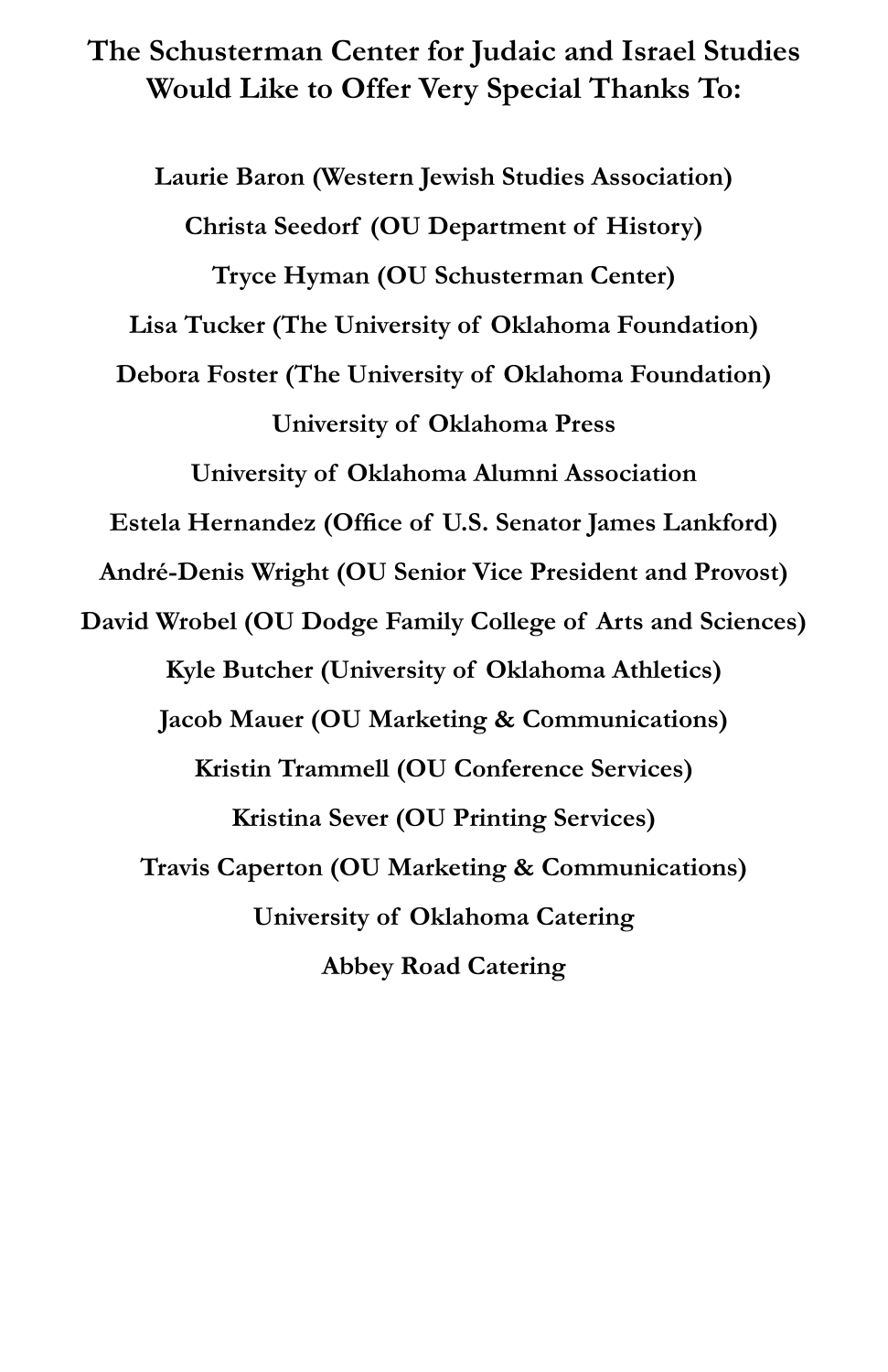The Schusterman Center for Judaic and Israel Studies at the University of Oklahoma began as the *Schusterman/ Josey Judaic Studies Program* with the establishment of the Schusterman/Josey Chair of Judaic History and the coming of Noam and Yedida Stillman to OU in 1995. From that modest beginning, Shmuel Shepkaru joined the program in 1997, and a Judaic Studies minor was established shortly thereafter. Ori Kritz arrived in 2003, enabling the establishment of a Hebrew minor in 2005. Carsten Schapkow joined the faculty in 2005 as well.

In 2007, the program expanded to become the *Schusterman Program in Judaic and Israel Studies*, including the establishment of a Judaic Studies Bachelor of Arts in 2008 and the creation of the endowed positions of Schusterman/Josey Professor of Jewish Intellectual & Religious History, initially held by Alan Levenson, and the

Schusterman Chair of Modern Israel Studies.

In 2014, the program expanded again, becoming a center and gaining its present title. Rhona Seidelman filled the Schusterman Chair in Modern Israel Studies in 2015.

That same year also saw the retirement of founding director Noam Stillman and the addition of Ronnie Grinberg



in American Jewish History. In 2019 the center successfully established a Judaic/Israel History major field for the History Master of Arts program, as well as the *Schusterman Center Graduate Fellowship in Judaic/ Israel History*, which welcomed its first cohort of four M.A. Fellows in fall 2020.



Charles and Lynn Schusterman, circa 1997.



Noam Stillman delivers a JuSt Lunch, circa 1997.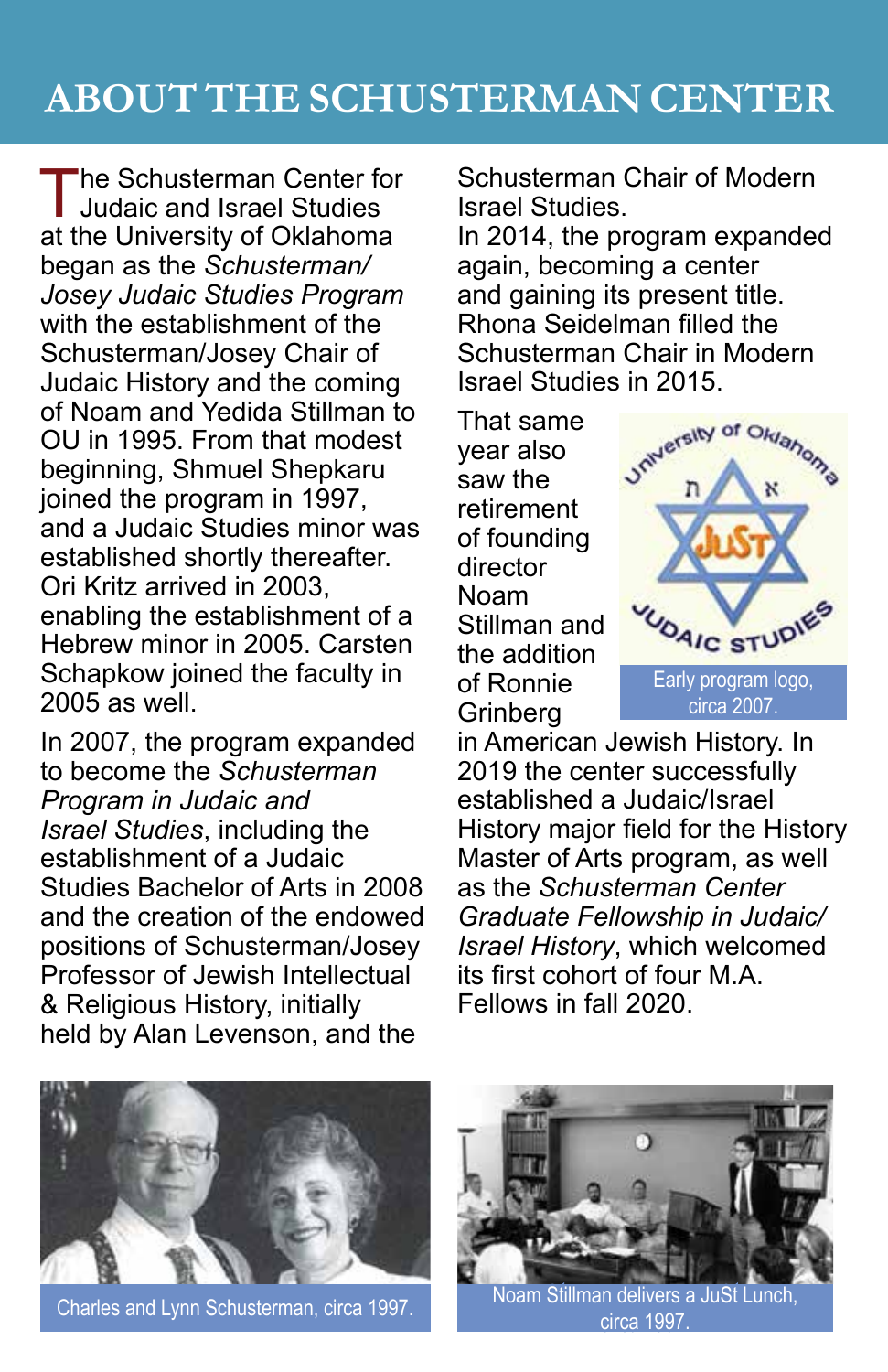# **CORE FACULTY**



Alan Levenson Professor | Schusterman/ Josey Chair in Judaic **Studies** 



Carsten Schapkow Associate Professor | L.R. Brammer Jr. Presidential Professor in History



Shmuel Shepkaru Associate Professor | Schusterman Professor of Jewish Intellectual and Religious History



Ronnie Grinberg Assistant Professor | American Jewish History & Gender Studies



Ori Kritz Professor of Hebrew and Jewish Literature | Head of the Hebrew Program



Rhona Seidelman Assistant Professor | Schusterman Chair of Modern Israel Studies

## **ASSOCIATED FACULTY**

**Benjamin Alpers** Associate Professor Honors College

--- **Kaleigh Bangor** German Language Program Coordinator

--- **David Chappell** Rothbaum Professor of Modern American History

ـــ<br>Rangar Cline Assistant Professor of Religious Studies

--- **Luis Cortest** Professor of Spanish

**Lee Green-Hall** Religious Studies

--- **Jill Hicks-Keeton** Assistant Professor of Religious Studies

--- **Misha Klein** Associate Professor of Anthropology

--- **Scott Johnson** Associate Professor of Classics and Letters **Nina Livesey** Associate Professor of American and Cultural **Literacy** 

**Stephen Norwood** Professor of History

ـــ<br>William Henry McDonald Associate Professor of English

--- **Andrew Porwancher** Wick Cary Associate Professor in Classics and Letters

--- **Tyson Putthoff** Lecturer | Hebrew Bible

**Karin Schutjer** Professor of German **Studies** 

**Daniel Simon** Director/Editor-in-Chief of World Literature Today

### --- **Janet Ward**

Professor of History L.R. Brammer Jr. Presidential Professor in History Senior Associate Vice President for Research & **Partnerships** 

--- **Robb Young** Lecturer | Religious Studies